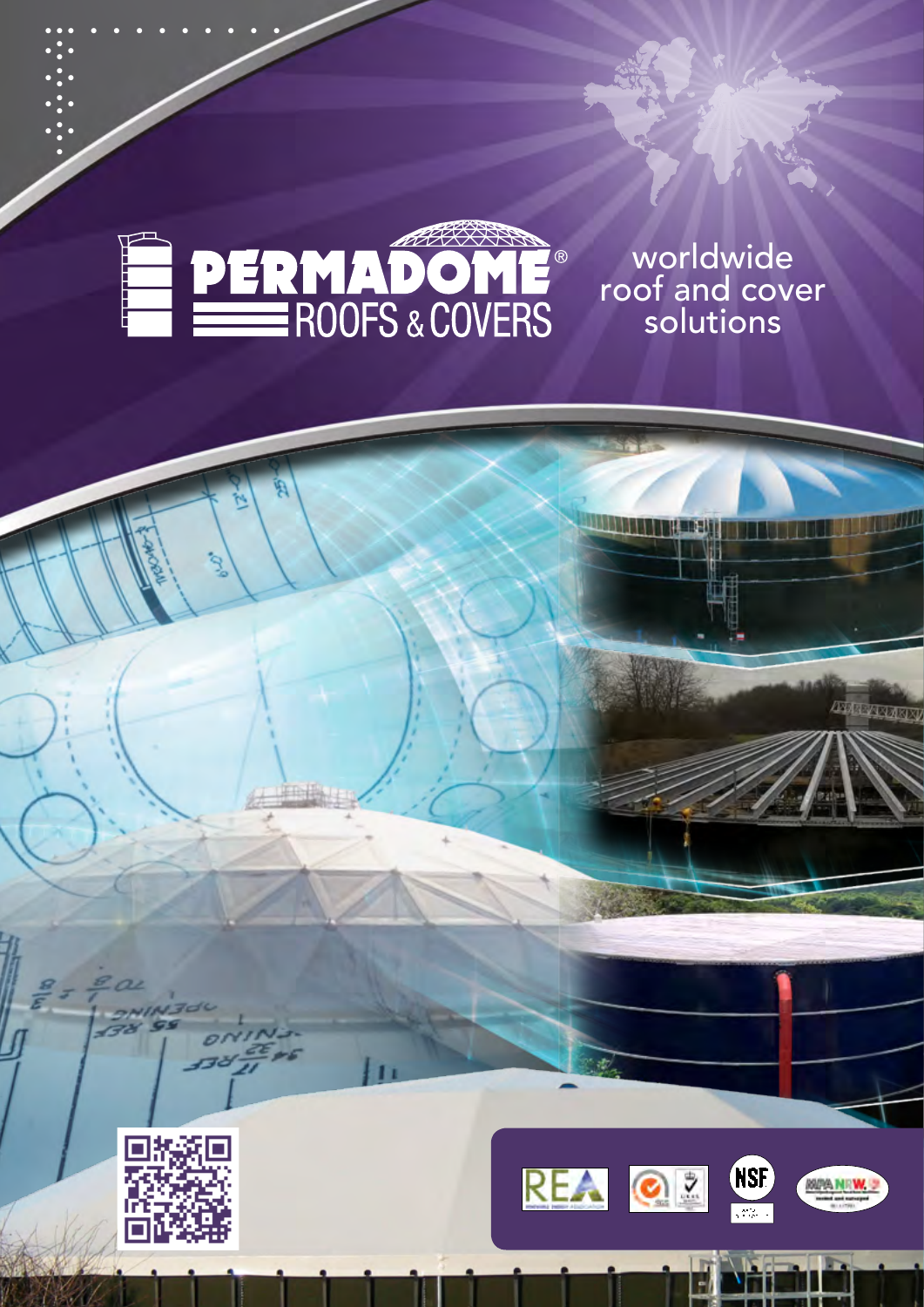

PERMADOME® is proudly brought to you by Permastore Ltd, a company with over 50 years' experience and the market leader in the engineering, manufacture and supply of tanks and silos worldwide.

Permastore exports to over 110 countries and in excess of 300,000 structures have been installed globally. Permastore offers a complete range of diameter and height options with storage capacity solutions exceeding 50,000m3 (13,200,000 US Gallons).

Whatever your specification is, there is a PERMADOME® solution which will be suitable to meet your requirements.

- ISO 9001:2008 Accreditation of quality standards to guarantee Customer satisfaction.
- Engineering Design To ensure that all roofs and covers interface with the tank or silo structure.
- In-house Contract Management This provides reassurance that all structures arrive on schedule and are fit for purpose.
- Technical Support An experienced team that interacts with our Customer base to ensure Customer demand is met.

#### The Quality

Quality is a philosophy enshrined in Permastore's procedures. Permastore has earned this reputation by dedication to the highest quality with fully independent auditing of Permastore Quality Standards and product testing since 1986. Choosing PERMADOME® Roofs and Covers is the right choice as it assures you of the same high quality associated with our flagship brand PERMASTORE®.

#### Installation

All our roofs and covers are supplied and installed through local distributors and are constructed in accordance with detailed construction guides by trained crews to give rapid and high quality completion on-site. This gives the customer peace of mind that the build will be "right first time" in local conditions.

PERMADOME® Roofs and Covers can be installed on new PERMASTORE® tanks and silos as well as existing structures including Glass-Fused-to-Steel, concrete, welded, bolted epoxy, stainless steel or galvanised tanks.\*

\* Subject to a full design review of existing structures



# ...<br>... NN PERMADOME® Roof & Cover options PERMADOME® Roof & Cover options

#### Geodesic Dome Roof

The Aluminium Geodesic Dome Roof is an innovative modular self-supporting structure which perfectly complements PERMASTORE® containment solutions, in many cases eliminating supporting construction costs.

The low weight of the aluminium dome roof is a decisive cost advantage designed to fit onto new and existing tanks often without the need to be reinforced.

This solution provides maximum durability and minimum cost for maintenance and provides a suitable means of odour control.

Our Geodesic Dome utilises an intelligent sealing system designed to allow rapid construction which functions reliably in all types of construction conditions, making it undoubtedly your best choice for effective weather protection.

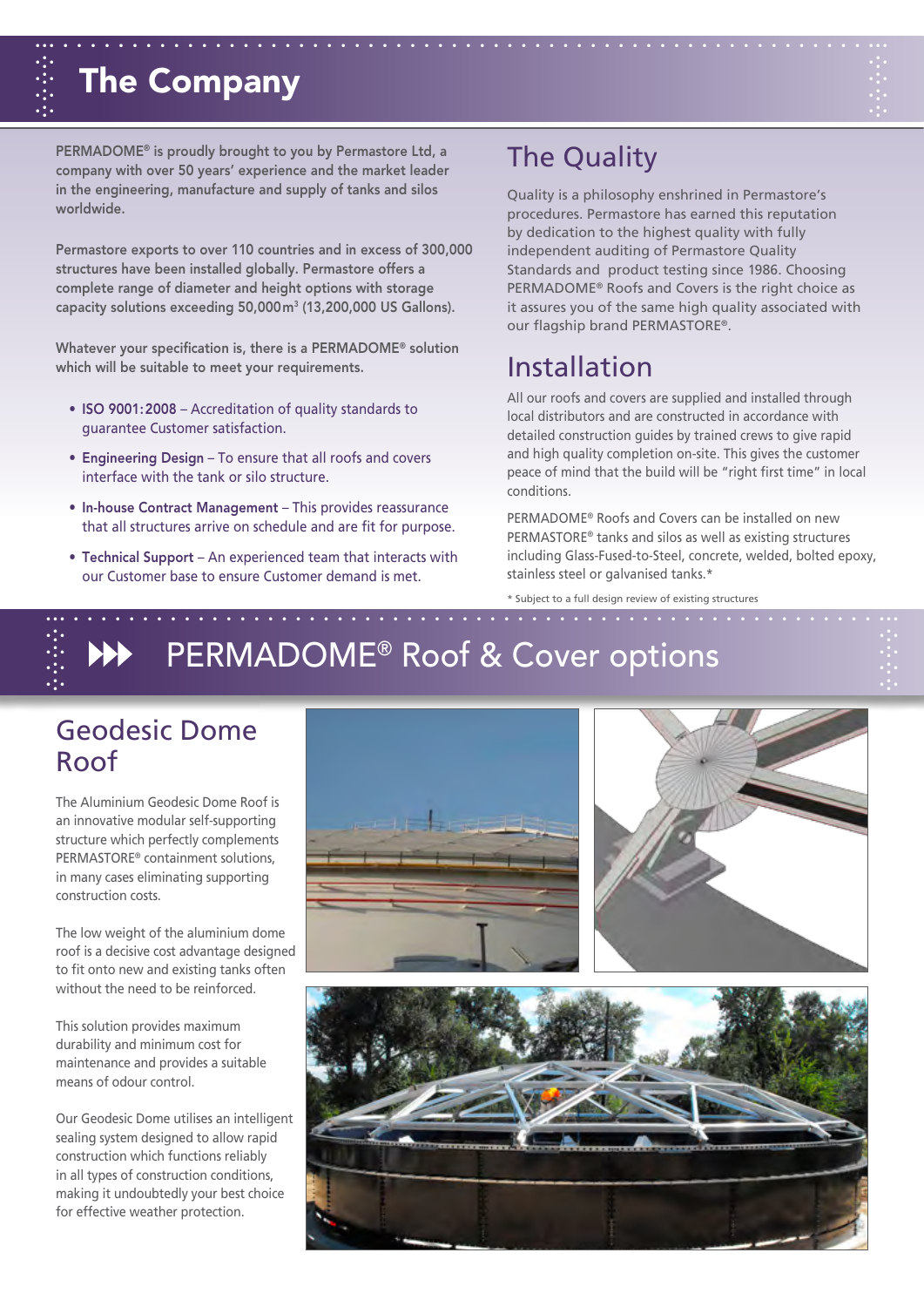#### Tapered Beam and External Beam Roofs

Tapered Beam and External Beam Roofs can be utilised for an extensive range of applications from drinking water to farm biogas. As the market leading experts in Glass-Fused-to-Steel technology, our Tapered Beam and External Beam Roofs with Glass-Fused-to-Steel infill panels are highly corrosion resistant making them a viable solution for a range of harsh environments and demanding applications. As an alternative, stainless steel infill panels can also be offered.

Our External Beam Roof is suitable for use with a variety of mixers. All Tapered and External Beam Roofs are suitable for use on pressurised structures and provide a suitable option for odour control.



# . . . . . . . . . . . . . . . . . . . . . . . . . . . . . . . . Buy once, buy right for all your roofing solutions

... . . . . . . . . . . . . . . . . . . . . . . . . . . . . . . . . . . . . . . . . . . . . . . . . . . . . . . . . . . ...

## Trough Deck Roof

The Trough Deck Roof is both a versatile and economical roof solution.

This roof type, made of profiled mill finish aluminium roof panels supported by a galvanised coated mild steel support structure, is suitable across a wide range of applications. These include drinking water and process water dependent upon local legislative requirements.

This cost effective roofing solution can be used to reduce contamination of drinking water tanks.







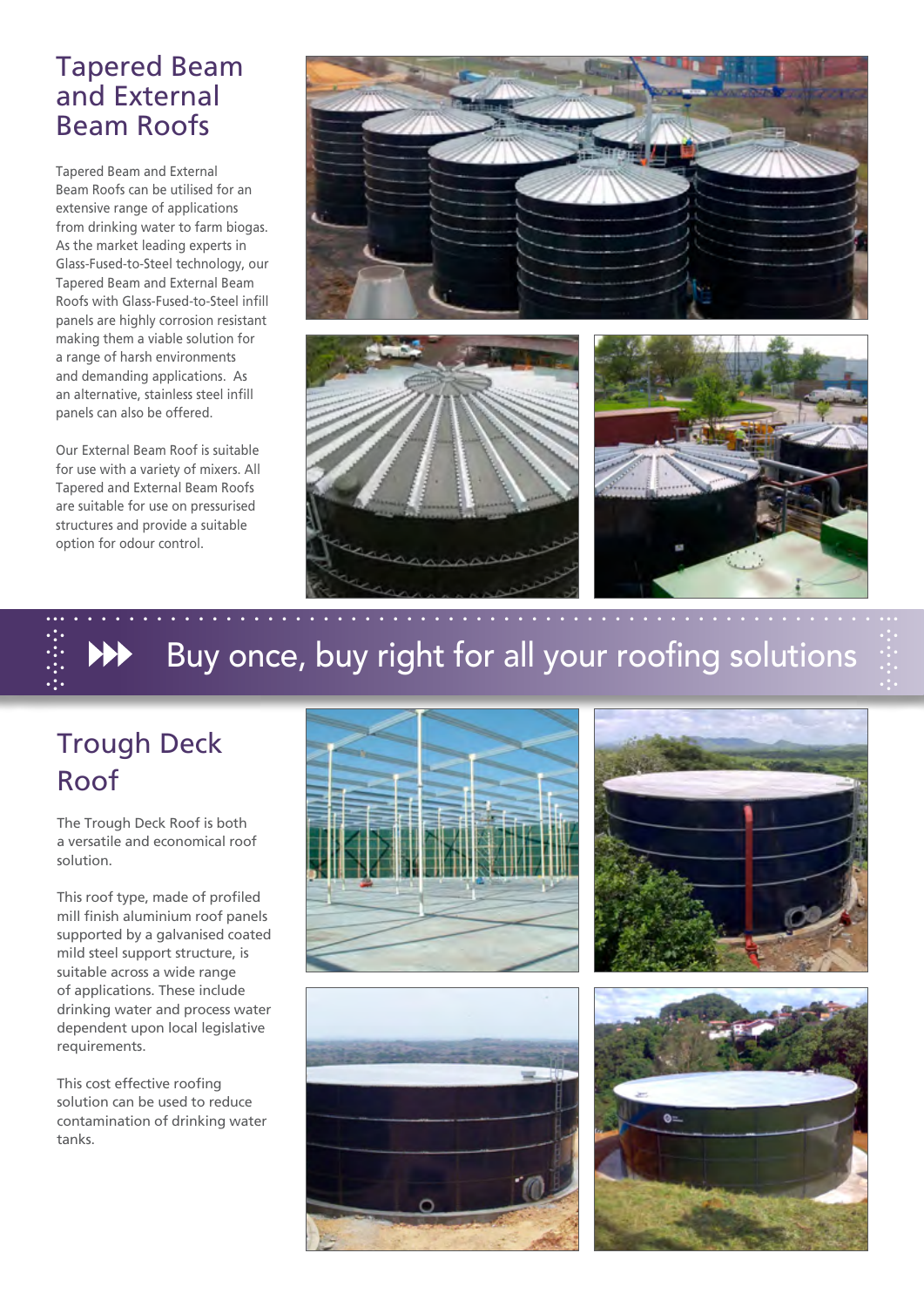### Single/Double Membrane Dome Roofs

Single and Double Membrane Roofs are the well-established solution for use in anaerobic digestion processes.

Single membrane roofs can be used in less demanding applications and consist of a central column supported fabric roof that is fixed to the tank wall. They are often utilised for odour control.

Double membrane roofs provide a durable cost effective solution for anaerobic digestion and biogas applications. The outer membrane remains permanently inflated while the inner membrane inflates and deflates in proportion to biogas production therefore making them a suitable option for pressurised applications.



... . . . . . . . . . . . . . . . . . . . . . . . . . . . . . . . . . . . . . . . . . . . . . . . . . . . . . . . . . . ... Combining sophisticated technology with over 50 years' experience in the tank and silo<br>
industry makes PERMADOME® your partner for success whatever your requirements.<br>
. . . Combining sophisticated technology with over 50 years' experience in the tank and silo industry makes PERMADOME® your partner for success whatever your requirements.

#### PVC Cover

The PVC Cover solution utilises a modular aluminium frame system to support a tensioned PVC outer membrane skin.

PVC Covers are a versatile roofing solution suitable for a wide range of applications including, agricultural, drinking water, sewage treatment and industrial effluent.

PVC Covers provide an excellent odour control barrier and as they are a clear span dome structure without any supporting central posts, they offer a cost effective solution for a wide range of applications.





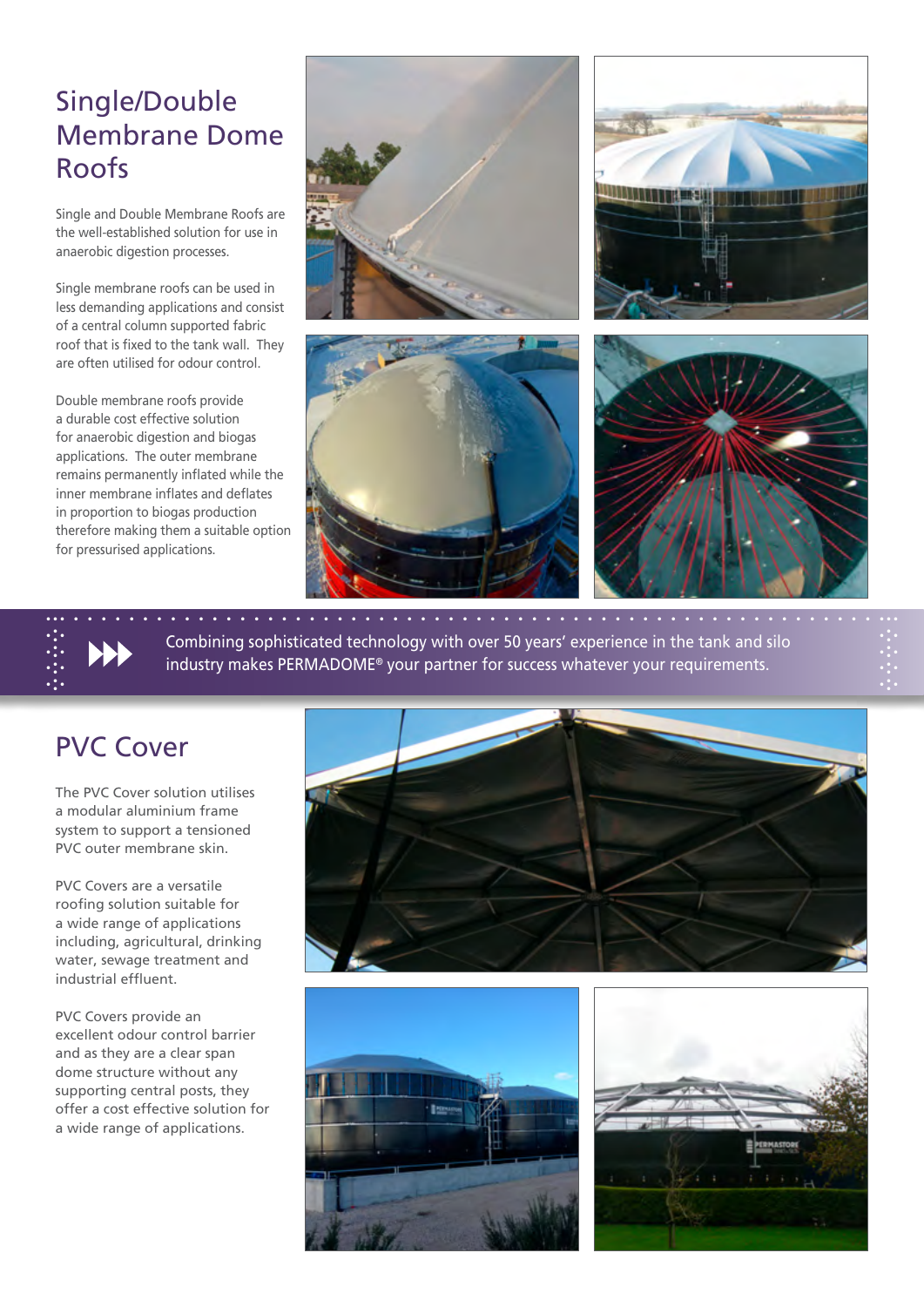# . . . . . . . . . . . . . . . . . . . . . . . . . . . . . . . . Examples of PERMADOME® Roof & Cover Solutions

... . . . . . . . . . . . . . . . . . . . . . . . . . . . . . . . . . . . . . . . . . . . . . . . . . . . . . . . . . . ...





3: External Beam Roof **– Anaerobic Digestion & Biogas**



5: Double Membrane Dome Roof **– Sweden**

1: Geodesic Dome Roof **– USA** 2: Tapered Beam Roof **– Brazil**



4: Trough Deck Roof **– Drinking Water**



6: PVC Cover – **Spain**

# . . . . . . . . . . . . . . . . . . . . . . . . . . . . . . . . Application Guide

For complete integrity of design and construction PERMADOME® has a complete range of roofs and covers to match your needs:

... . . . . . . . . . . . . . . . . . . . . . . . . . . . . . . . . . . . . . . . . . . . . . . . . . . . . . . . . . . ...

|                                          | <b>GEODESIC</b><br><b>DOME</b> | <b>TAPERED BEAM/</b><br><b>EXTERNAL BEAM</b> | <b>TROUGH</b><br><b>DECK</b> | SINGLE/<br><b>DOUBLE</b><br><b>MEMBRANE</b> | <b>PVC COVER</b> |
|------------------------------------------|--------------------------------|----------------------------------------------|------------------------------|---------------------------------------------|------------------|
| <b>Drinking Water</b>                    |                                |                                              |                              |                                             |                  |
| Municipal Sludge Storage                 |                                |                                              |                              |                                             |                  |
| Municipal Sludge Treatment               |                                |                                              |                              |                                             |                  |
| Industrial Effluent Processing/Treatment |                                |                                              |                              |                                             |                  |
| Process Water                            |                                |                                              |                              |                                             |                  |
| Dry Bulk Solid Storage                   |                                |                                              |                              |                                             |                  |
| Municipal Mesophilic Digestion           |                                |                                              |                              |                                             |                  |
| Thermophilic Digestion                   |                                |                                              |                              |                                             |                  |
| Slurry                                   |                                |                                              |                              |                                             |                  |
| Farm Digestion                           |                                |                                              |                              |                                             |                  |

Note: Consult with Permastore for suitability for specific applications. All applications are subject to concentration and temperature considerations.